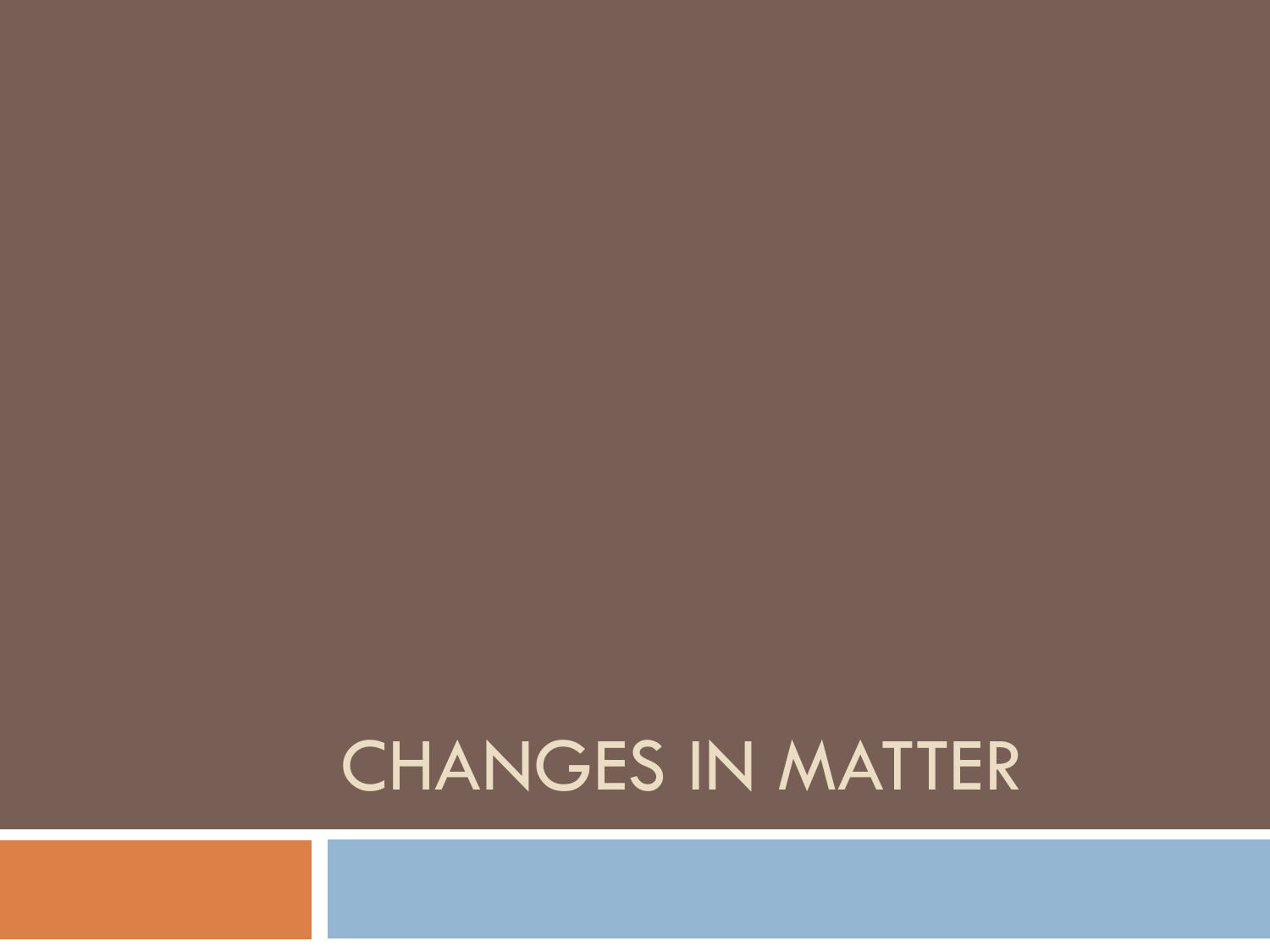# Physical Change

#### **NO NEW SUBSTANCE IS FORMED!**

- Alters only the **form** or **state** of a substance (freezing, breaking, melting).
- □ The chemical **composition** remains the same.
- **□** It is *usually* **<u>reversible</u>**.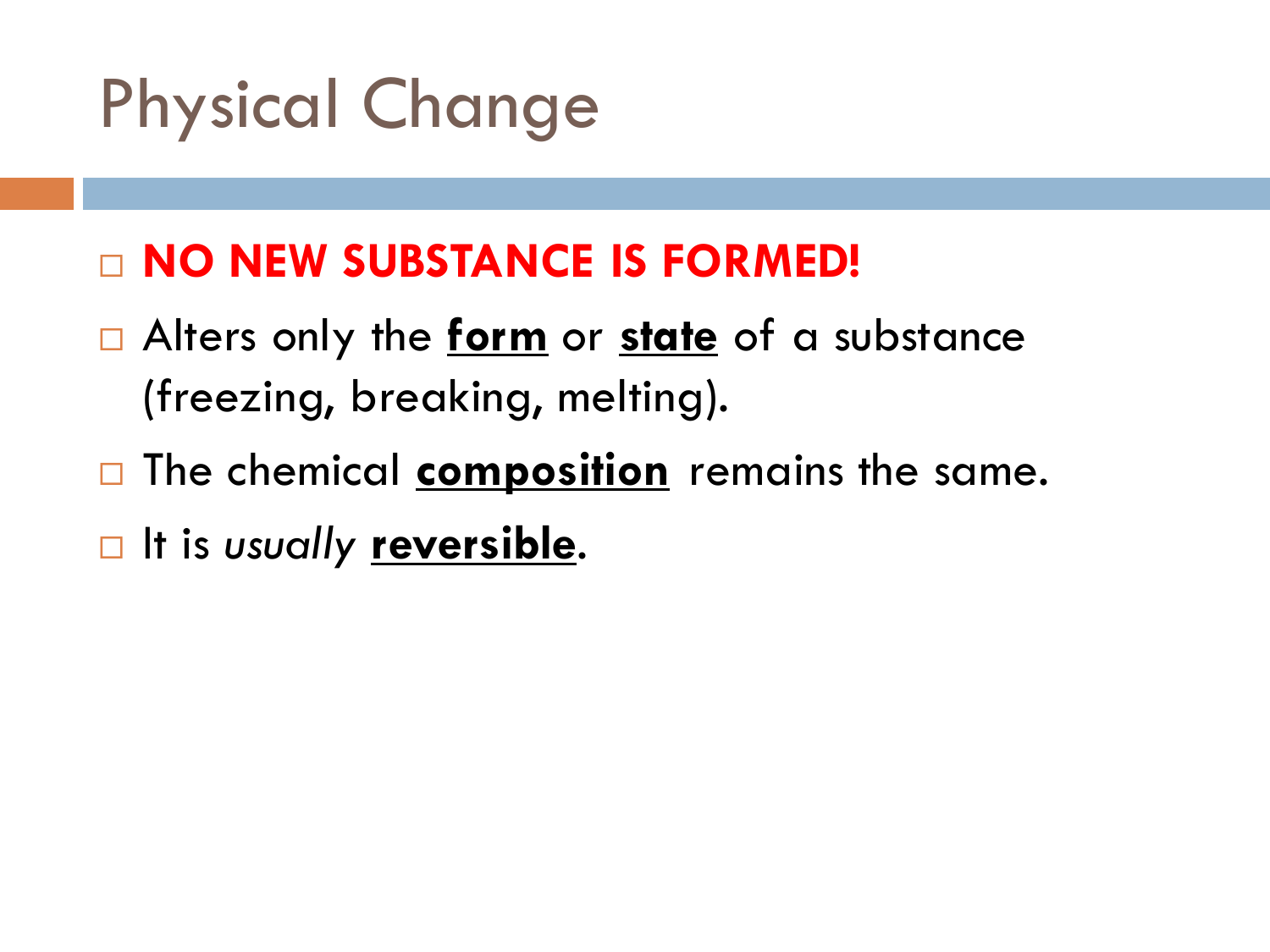### Types of Physical Change

**Types of Physical Change** Examples: □ Change of State Ice Melting Dissolving Mixing sugar in tea Change of FormChopping Wood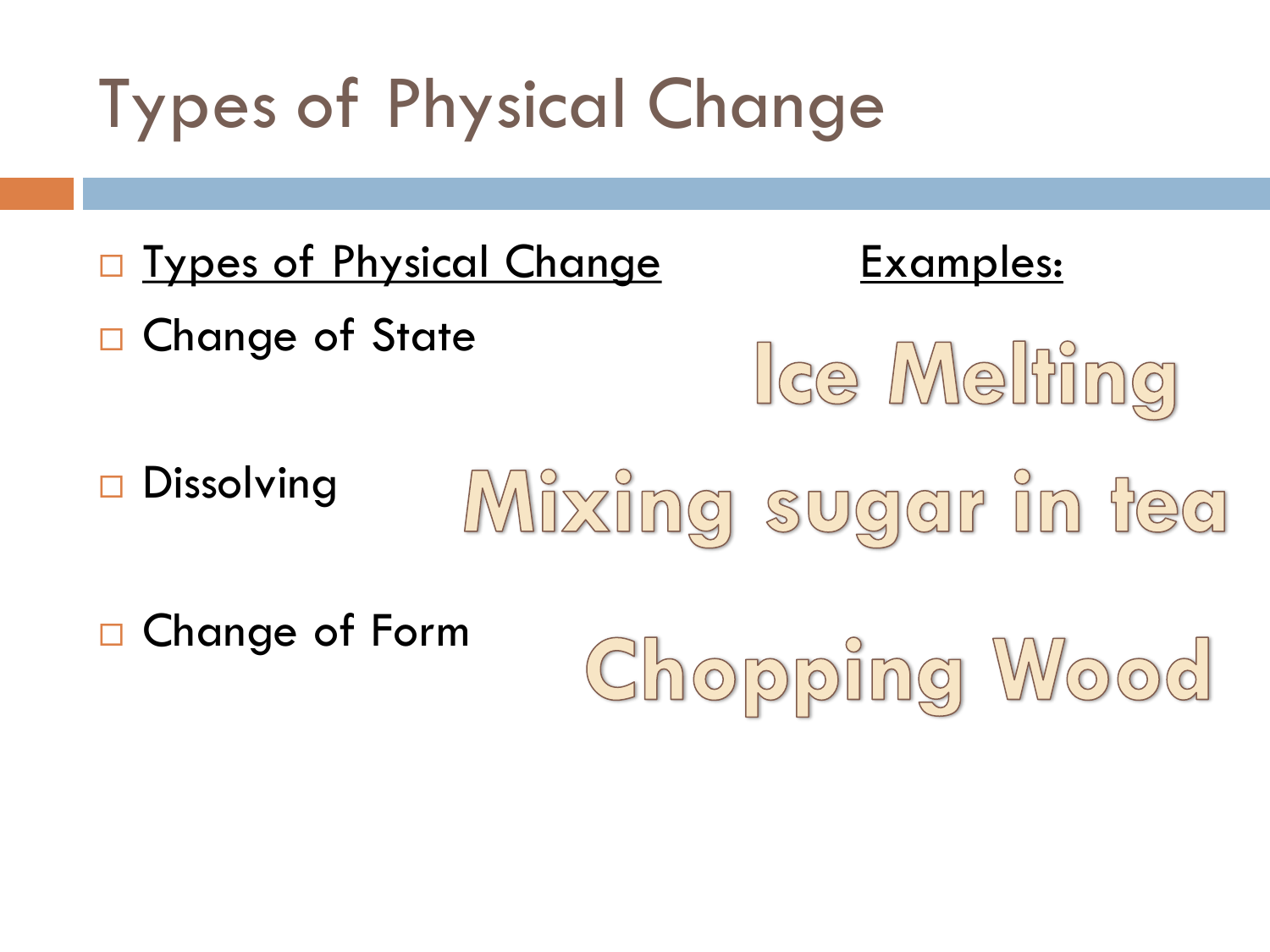### Changes in State

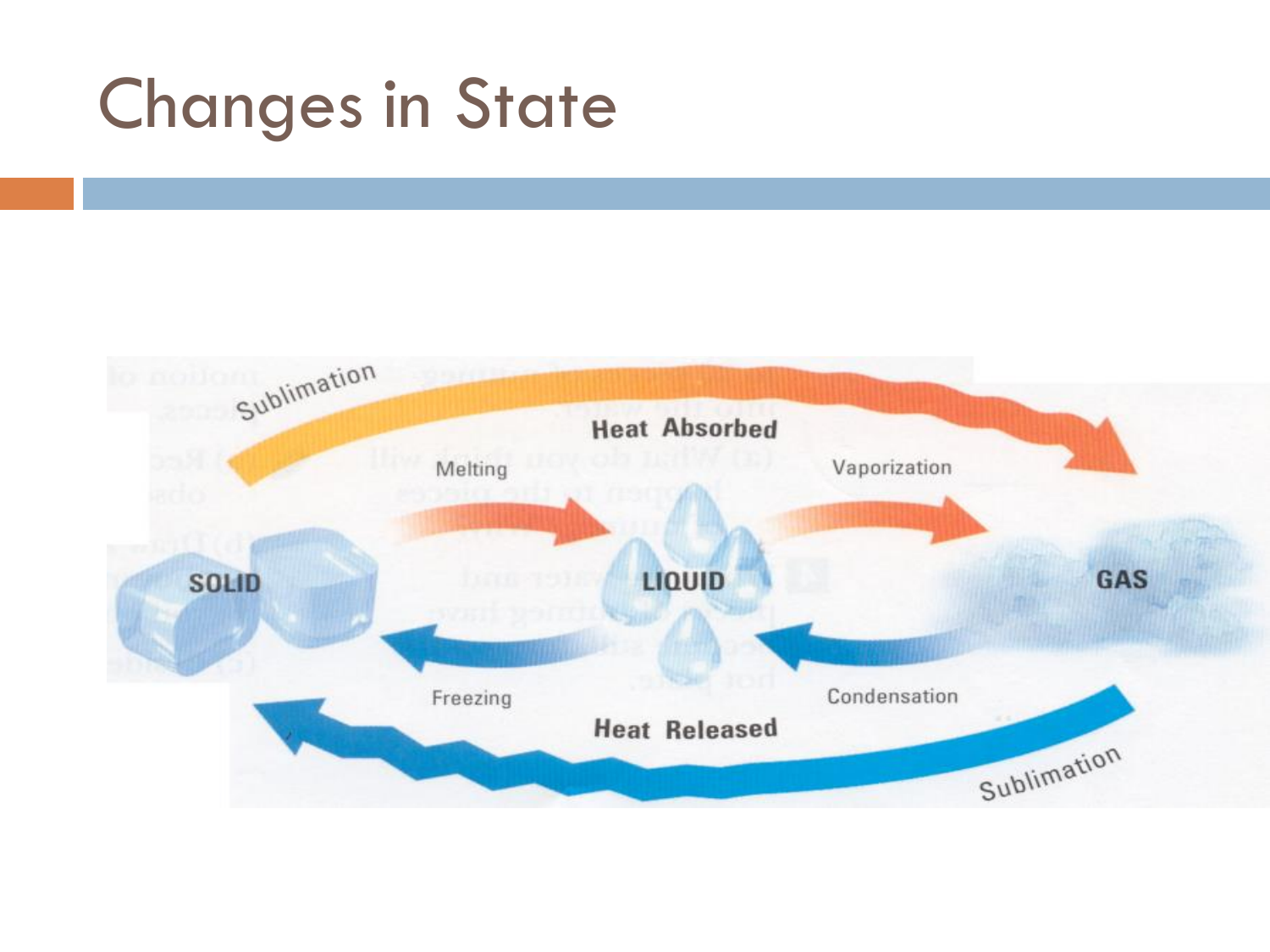# Chemical Change

#### **NEW SUBTANCE IS FORMED!**

- Different chemical **formula**.
- Product has different **physical** & **chemical properties**
- **Not** usually reversible
- Chemical changes are the result of **chemical reactions**.

### **Reactants → Products**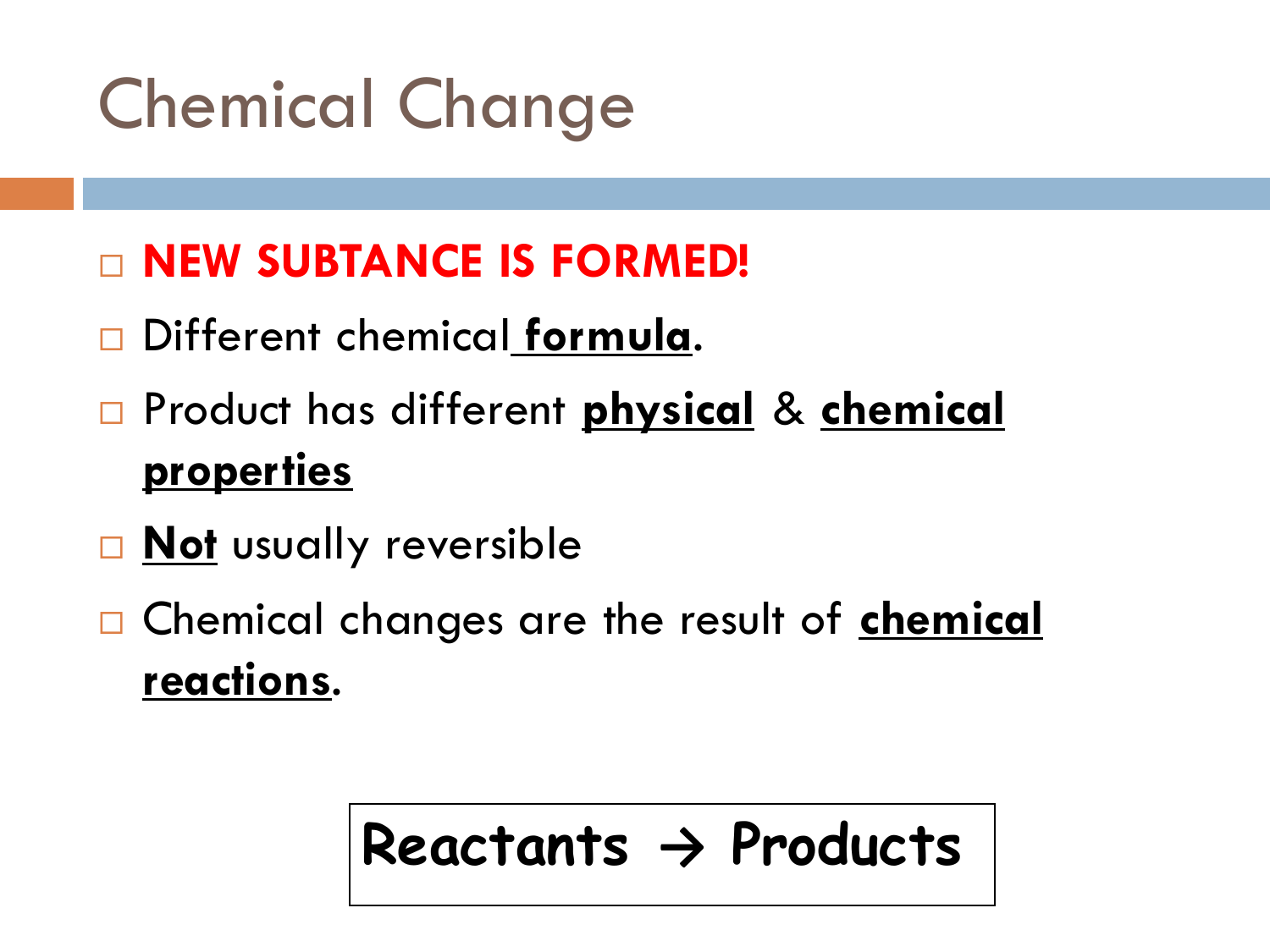### Examples of a Chemical Change

- □ Cooking an egg
- $\Box$  A car rusting
- Burning wood
- Digesting food to produce energy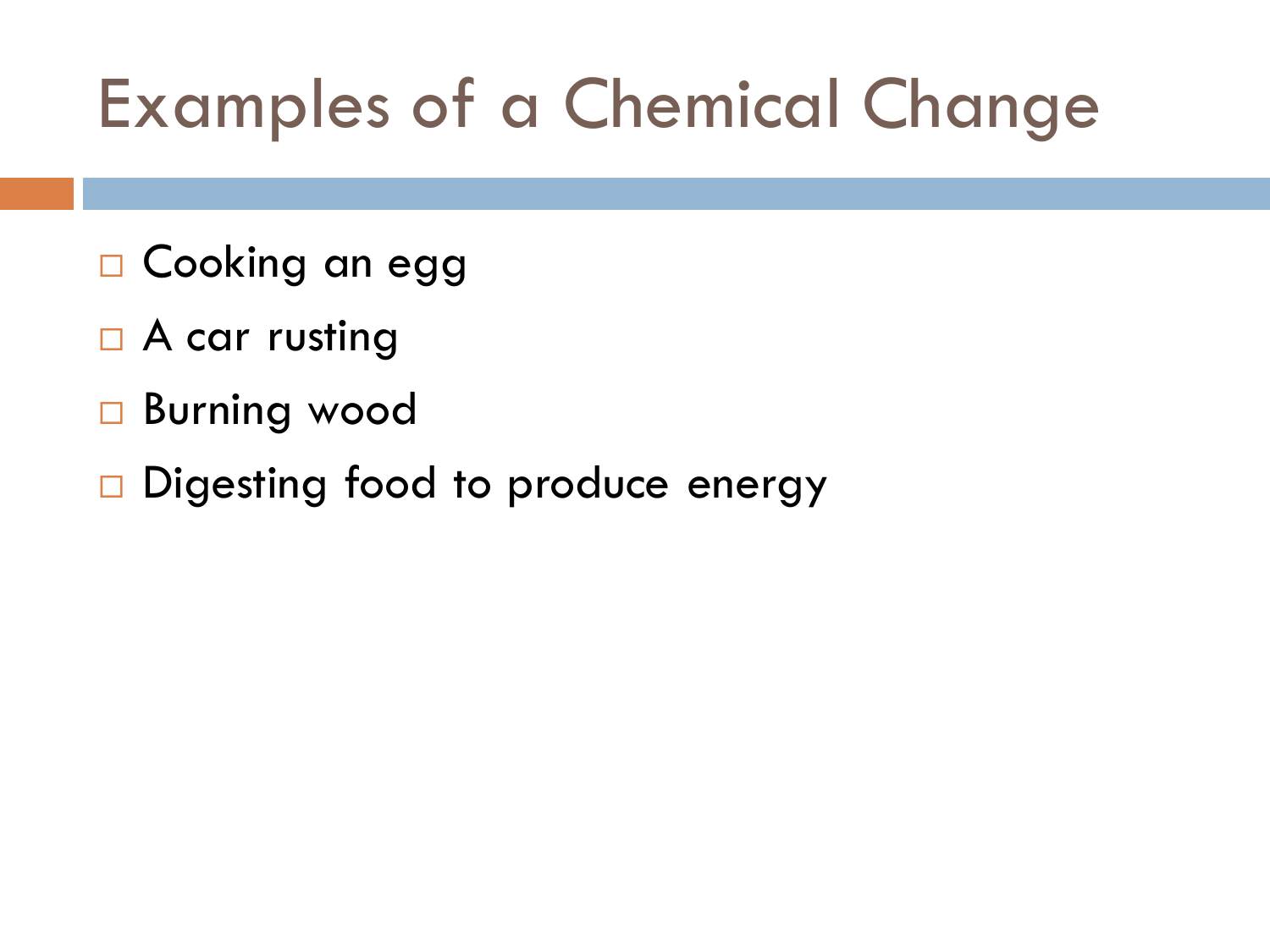### **Evidence of Chemical Change**

 $\triangleright$  "Rule of Thumb" If you have **2 or more** of the following observations you probably have a chemical change

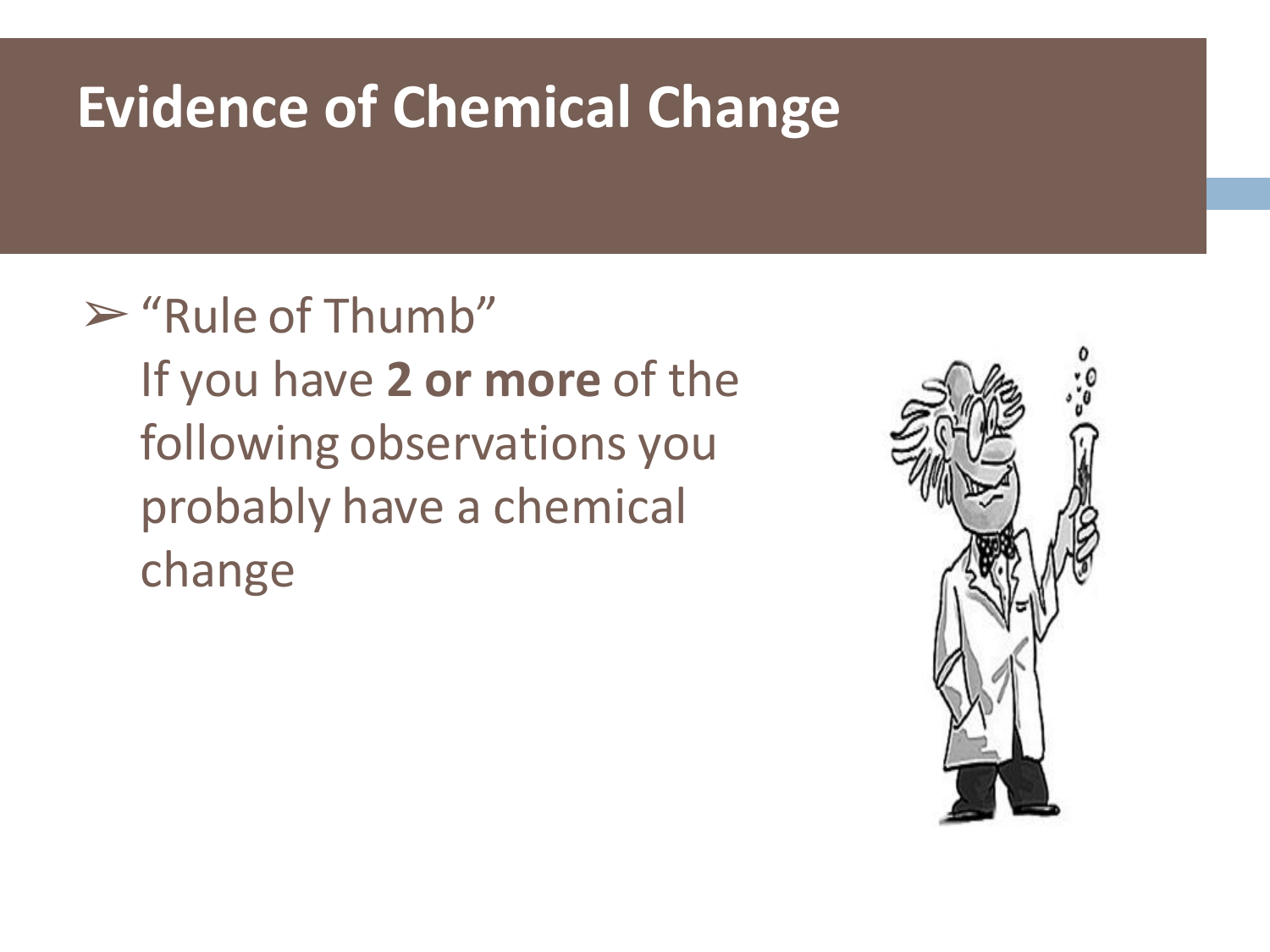# Evidence of a chemical change

A permanent change in **colour**.

- Bubbles of **gas** are produced.
- Two solutions mix to form a **solid** called a **precipitate**.
- Energy in the form of **heat** or **light** is released or absorbed. **Chemical Changes**
- **Electricity** is produced.
- **The change is not easily reversed.**